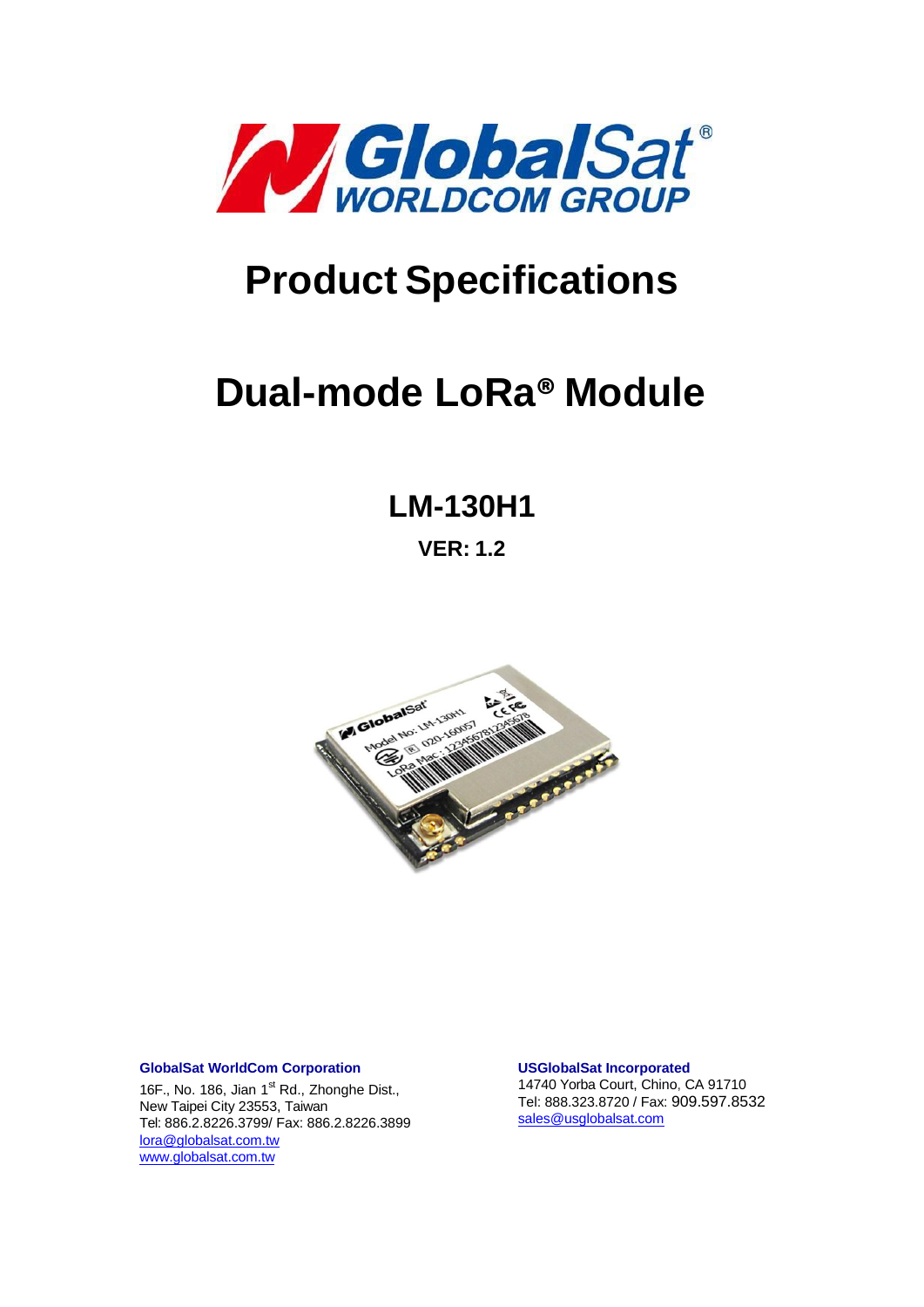

#### **Product Description**

The GlobalSat LM-130H1 is a RF module that based on LoRa<sup>®</sup> technology which provides long-range, low data rate IoT connectivity to sensors, electronic meter reading, geolocation devices, industrial monitoring and control, home and building automation, long range irrigation systems, and all kinds of IoT/ M2M equipments. It can work as the end-node devices in the LoRaWANTM infrastructure or in GlobalSat proprietary protocol MOST-Link.

#### **Product Feature**

- $\bullet$  Built-in standard LoRaWAN<sup>TM</sup> FW and proprietary MOST-Link FW
- Share same PCB/ device design for both LoRaWAN™ and private RF data communication
- $\bullet$  For LoRaWAN<sup>TM</sup> :
	- Standard LoRaWAN<sup>™</sup> protocol for EU868/ US915/ AS923 and profile for local settings
- For MOST-Link:
	- MOST-Link: use AT command set to send data over MOST-Link protocol
	- $\cdot$  Frequency: 860 1,020 MHz
- $\bullet$  Ultra-high sensitive receiving ability by LoRa<sup>®</sup> spread spectrum modulation technology
- Accord FCC, ETSI, Telec standard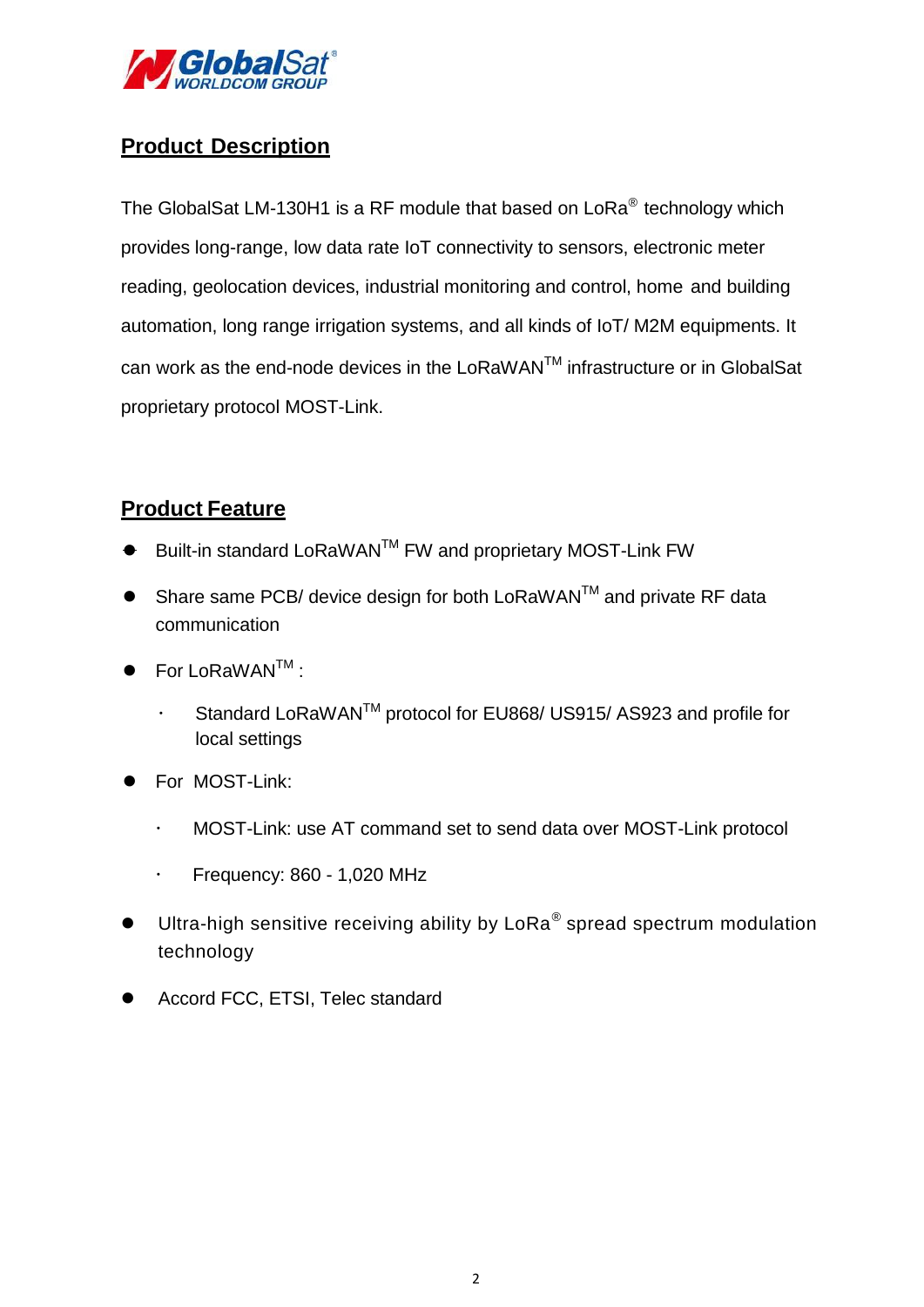

# **Hardware Specifications**

| LoRa <sup>®</sup> Chipset    | SX1276                                                                                   |  |
|------------------------------|------------------------------------------------------------------------------------------|--|
| Antenna                      | <b>IPEX RF Connector</b>                                                                 |  |
| <b>MCU</b>                   | STM32                                                                                    |  |
| Frequency                    | 863 - 870 MHz (EU)<br>902 - 928 MHz (US)<br>920 - 928 MHz (ROA)                          |  |
| <b>Transmission Power</b>    | 862-870 MHz (EU) @ 14 dBm<br>902-928 MHz (US) @ 20 dBm<br>920-928 MHz (ROA) @ 20 dBm     |  |
| <b>Transmission Media</b>    | <b>UART</b>                                                                              |  |
| <b>Baud Rate</b>             | LoRaWAN <sup>™</sup> : 57600 bps, Parity: 8N1<br>MOST-Link: 9600 bps                     |  |
| <b>Operation Voltage</b>     | $3 - 6V$                                                                                 |  |
| <b>Current Consumption</b>   | Receiving: 21 mA (typical)<br>Transmitting: 125 mA (typical)<br>Sleeping: 5 uA (typical) |  |
| <b>Transmission Distance</b> | LoRaWAN <sup>™</sup> : 1 ~ 10 KM @ 980 bps<br>MOST-Link: 1 ~ 10 KM @ 0.81 Kbps           |  |
| <b>Receiving Sensitivity</b> | LoRaWAN <sup>™</sup> : -132 dBm $@$ 980 bps<br>MOST-Link: -132 dBm @ 0.81 Kbps           |  |
| <b>Operation Temperature</b> | $-40 \sim 85^{\circ}$ C                                                                  |  |
| Humidity                     | $5 \sim 95\%$ (Non-condensing)                                                           |  |
| Dimension                    | 25 x 18 mm (PCBA)                                                                        |  |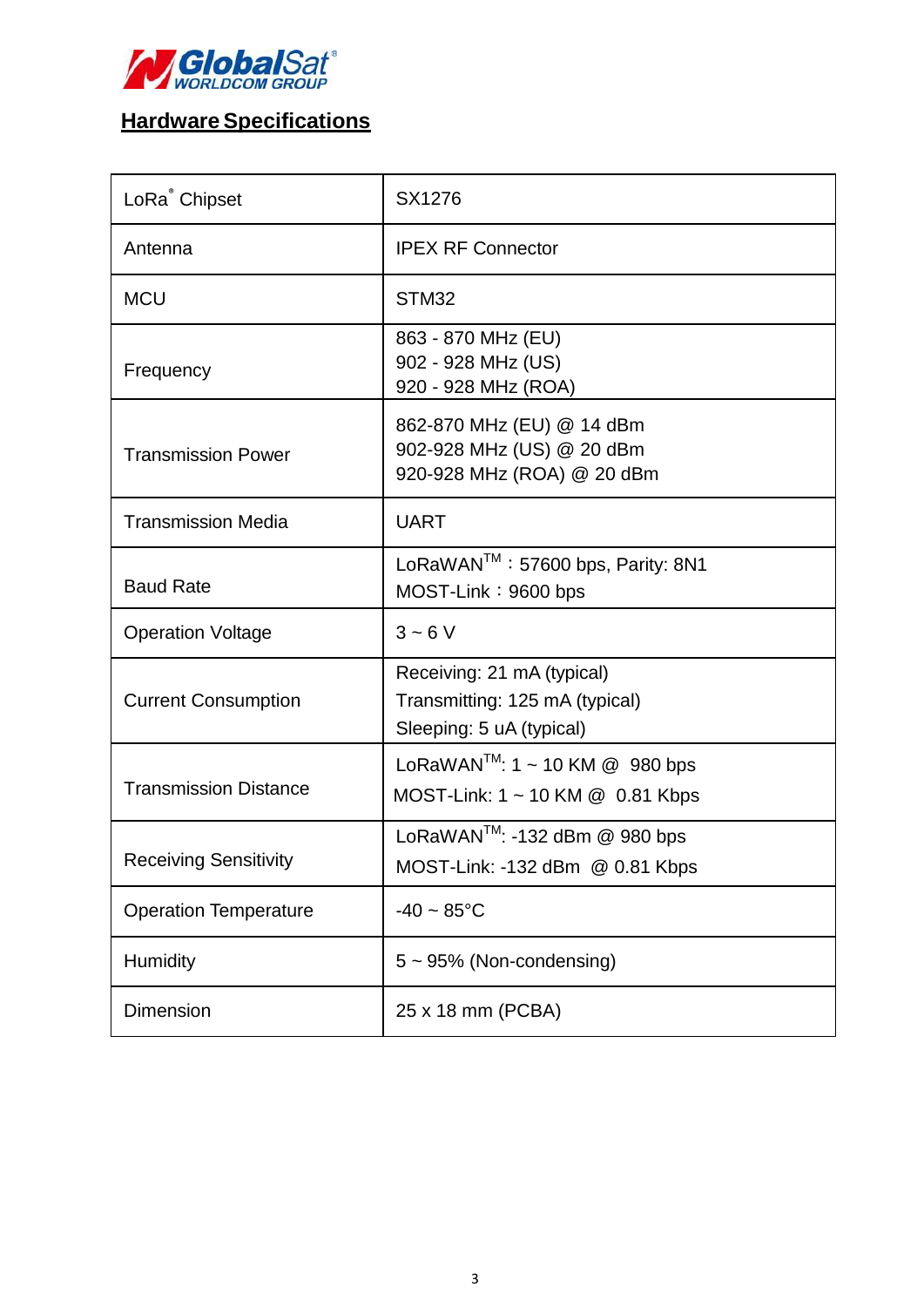

# **Pin Definition**

| No.            | Pin              | <b>Definition</b> | <b>Description</b>                                                               |
|----------------|------------------|-------------------|----------------------------------------------------------------------------------|
| $\mathbf 1$    | <b>GND</b>       | <b>GND</b>        | Ground                                                                           |
| $\overline{2}$ | RF_IO            | Input/Output      | RF input / output                                                                |
| 3              | <b>GND</b>       | <b>GND</b>        | Ground                                                                           |
| $\overline{4}$ | $PIO_9$          | Reserved          | Reserved for extension (I2C_SDA)                                                 |
| 5              | PIO_10           | Reserved          | Reserved for extension (I2C_SCL)                                                 |
| 6              | $PIO_2$          | Reserved          | Reserved for extension (UART2_TX)                                                |
| $\overline{7}$ | $PIO_3$          | Reserved          | Reserved for extension (UART2_RX)                                                |
| 8              | PIO_11           | Reserved          | Reserved for extension (UART3_TX)                                                |
| 9              | PIO_12           | Reserved          | Reserved for extension (UART3_RX)                                                |
| 10             | <b>NRST</b>      | Input             | <b>RESET</b> , LOW ACTIVE                                                        |
| 11             | LoRa_EN          | Input             | MODULE POWER ENABLE, HIGH ACTIVE<br>"HI" = $0.91$ ~6 Vdc, "Low" = $0$ ~ 0.38 Vdc |
| 12             | <b>VDD</b>       | Input             | 3.0-6.0 Vdc                                                                      |
| 13             | <b>GND</b>       | <b>GND</b>        | Grand                                                                            |
| 14             | <b>GND</b>       | <b>GND</b>        | Grand                                                                            |
| 15             | PIO_8            | Reserved          | Reserved for extension (ADC)                                                     |
| 16             | PIO_7            | Reserved          | Reserved for extension (UART3_CTS)                                               |
| 17             | PIO_6            | Reserved          | Reserved for extension (UART3_RTS)                                               |
| 18             | PIO <sub>5</sub> | Reserved          | Reserved for extension                                                           |
| 19             | $PIO_4$          | Reserved          | Reserved                                                                         |
| 20             | JTAG_TMS         | Reserved          | Reserved for extension (JTAG Interface)                                          |
| 21             | JTAG_TCK         | Reserved          | Reserved for extension (JTAG Interface)                                          |
| 22             | UART1 RX         | Input             | <b>UART</b> Input port                                                           |
| 23             | UART1_TX         | Output            | <b>UART Output port</b>                                                          |
| 24             | $PIO_1$          | Reserved          | Reserved for extension                                                           |
| 25             | $PIO_0$          | Reserved          | Reserved for extension                                                           |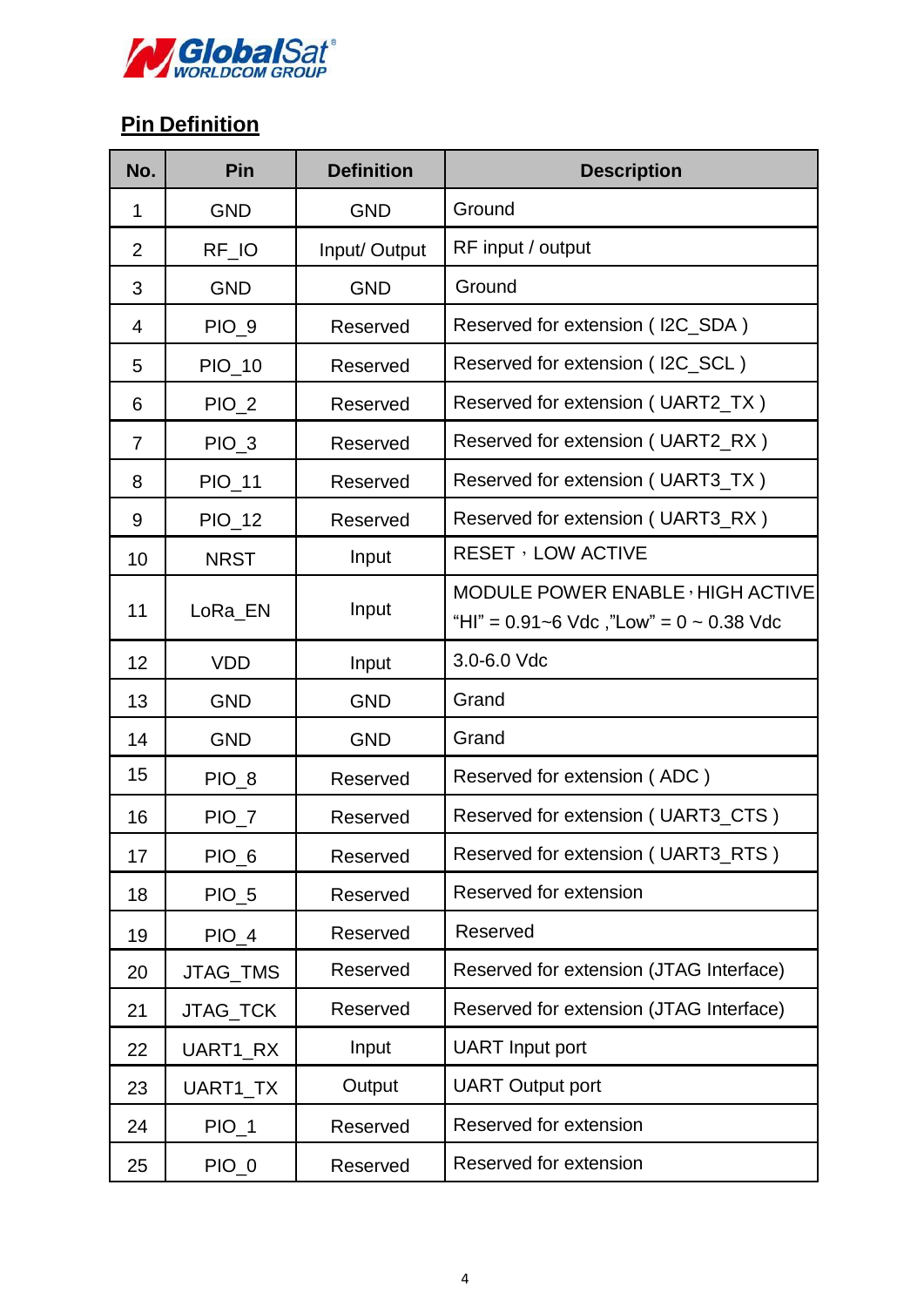

GPIO level except LoRa\_EN : INPUT "HI" = 1.96~3.1 Vdc, "Low" = 0~0.84 Vdc OUTPUT "HI" = 2.1~2.8 Vdc, "Low" = 0~0.7 Vdc

## **Product Size**



## **Recommend Layout**

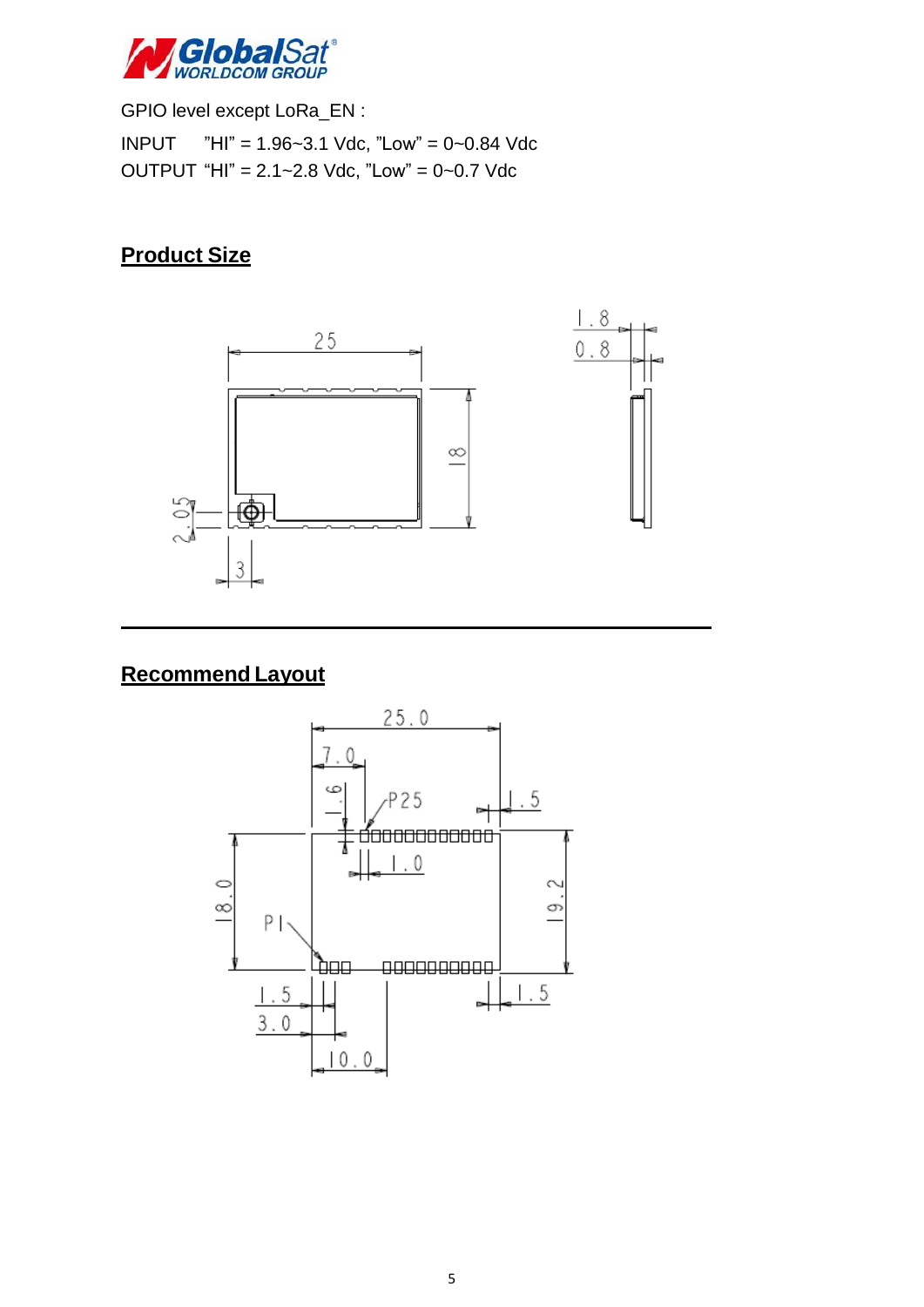

#### **Reference Design**

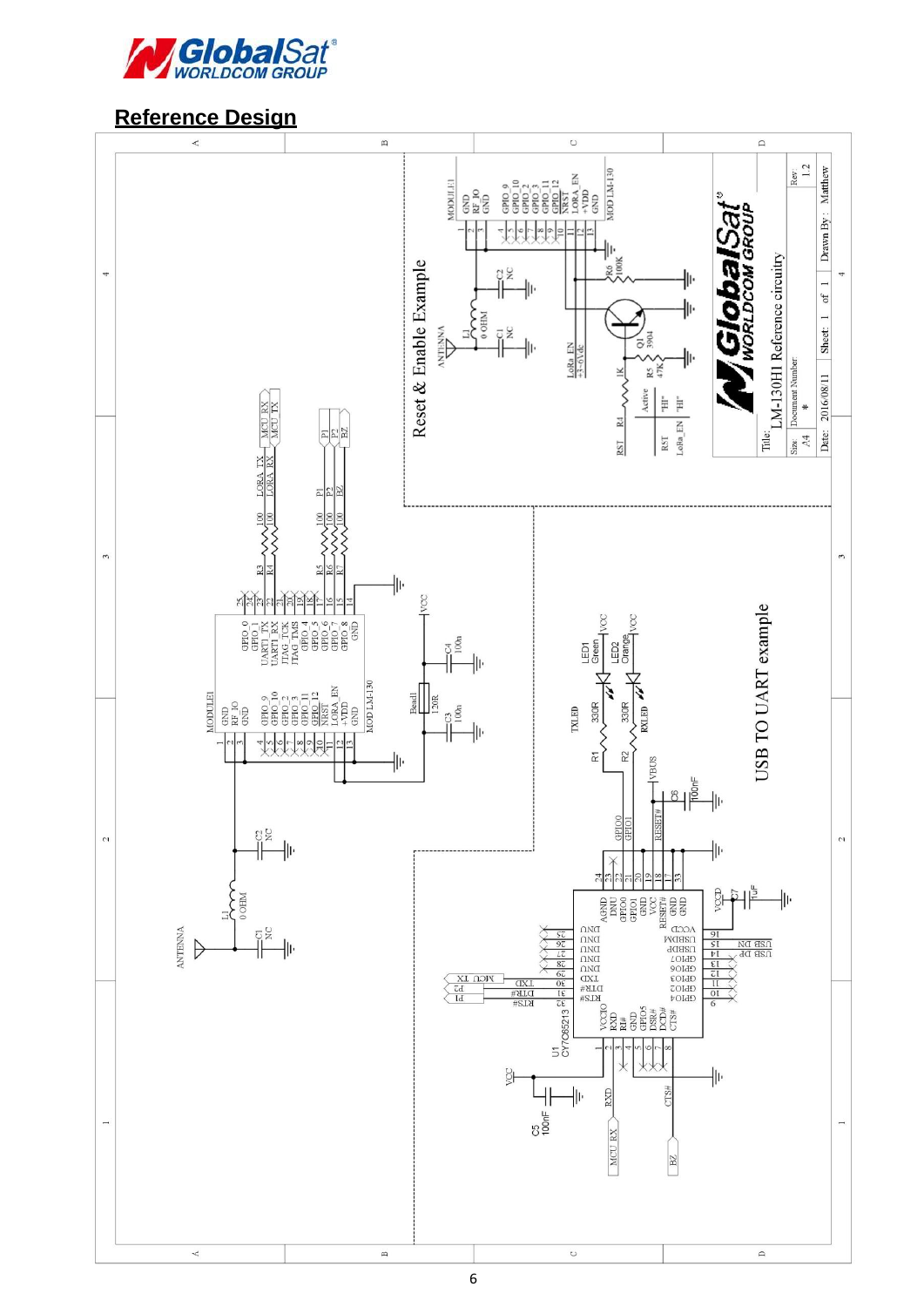

### **LoRaWANTM Configuration**

Activation of an end-device can be achieved in two ways, either via Over-The-Air Activation (OTAA) when an end-device is deployed or reset, or via Activation By Personalization (ABP) in which the two steps of end-device personalization and activation are done as one step.

■ Over-the-Air Activation

For over-the-air activation, end-devices must follow a join procedure prior to participating in data exchanges with the network server. An end-device has to go through a new join procedure every time it has lost the session context information. The join procedure requires the end-device to be personalized with the following information before its starts the join procedure: a globally unique end-device identifier (DevEUI), the application identifier (AppEUI), and an AES-128 key (AppKey).

■ Activation by Personalization

Under certain circumstances, end-devices can be activated by personalization. Activation by personalization directly ties an end-device to a specific network bypassing the join request join accept procedure.

Activating an end-device by personalization means that the DevAddr and the two session keys NwkSKey and AppSKey are directly stored into the end-device instead of the DevEUI, AppEUI and the AppKey. The end-device is equipped with the required information for participating in a specific LoRa network when started. Each device should have a unique set of NwkSKey and AppSKey. Compromising the keys of one device shouldn't compromise the security of the communications of other devices.

#### **Operation Mode**

- Bi-directional end-devices (Class A)**:** End-devices of Class A allow for bi-directional communications whereby each end-device's uplink transmission is followed by two short downlink receive windows. The transmission slot scheduled by the end-device is based on its own communication needs with a small variation based on a random time basis (ALOHA-type of protocol). This Class A operation is the lowest power enddevice system for applications that only require downlink communication from the server shortly after the end-device has sent an uplink transmission. Downlink communications from the server at any other time will have to wait until the next scheduled uplink.
- Bi-directional end-devices with maximal receive slots (Class C): End-devices of Class C have nearly continuously open receive windows, only closed when transmitting.